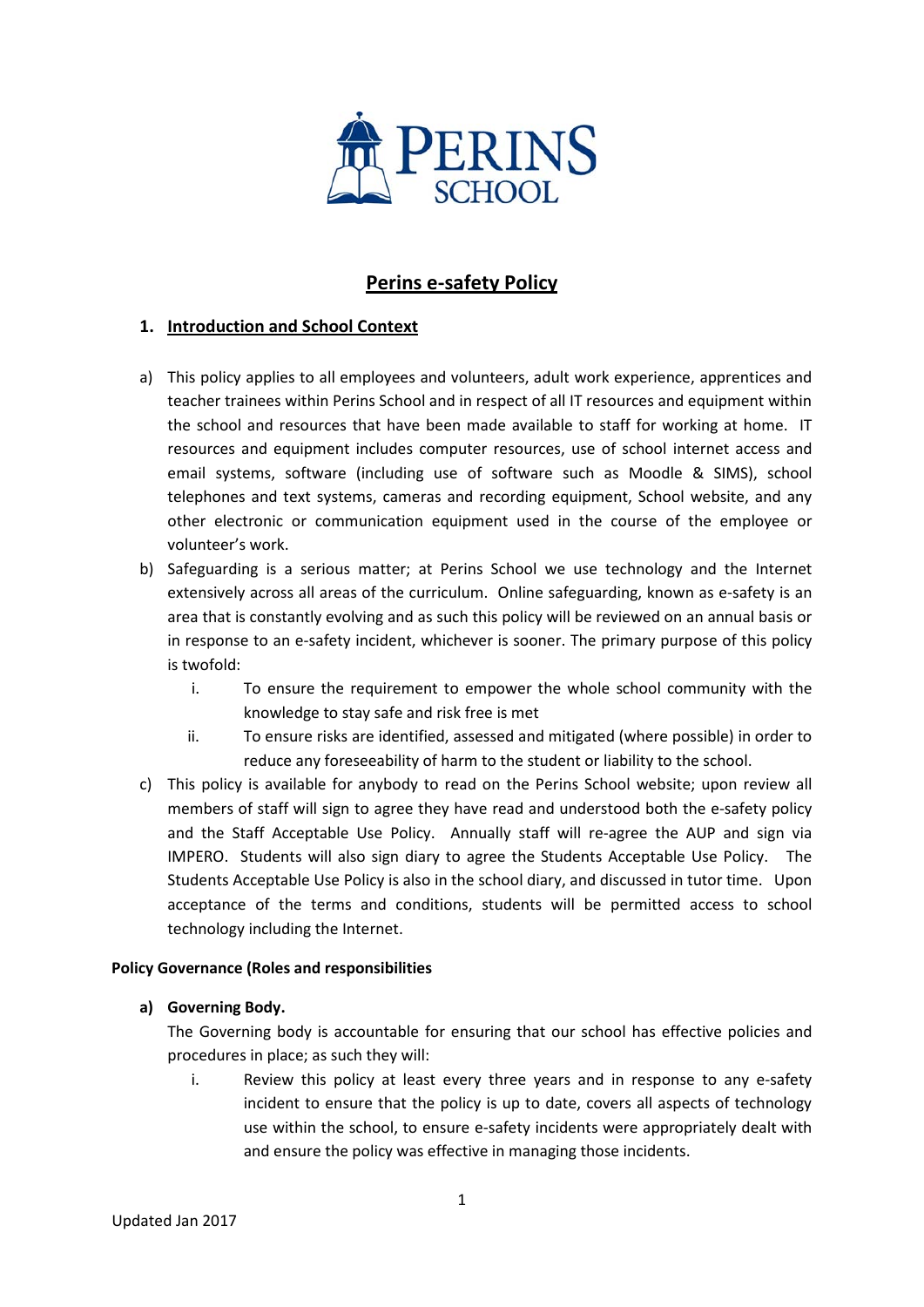- ii. Appoint one governor to have overall responsibility for the governance of esafety at the school who will:
	- Keep up to date with emerging risks and threats through technology use
	- Receive regular updates from the e-safety officer in regards to training, identified risks and any incidents

#### **b) Headteacher**

Reporting to the governing body, the Headteacher has overall responsibility for e-safety within our school. The day-to-day management of this will be delegated to a member of staff, the e-Safety Officer as indicated below. The e-safety officer will ensure that:

- i. E-Safety training throughout the school is planned and up to date and appropriate to the recipient, i.e. students, all staff, senior leadership team and governing body, parents
- ii. The designated e-Safety Officer(s) has had appropriate CPD in order to undertake the day to day duties
- iii. All e-safety incidents are dealt with promptly and appropriately

#### **c) E-safety officer**

The day-to-day duty of e-Safety Officer is devolved to an Assistant Head *(Note: this is often a shared communication role with Assistant Head Pastoral – DSL designated Safeguarding Lead)* The e-Safety Officer will:

- i. Keep up to date with the latest risks to children whilst using technology; familiarize him/herself with the latest research and available resources for school and home use
- ii. Review this policy regularly and bring any matters to the attention of the Headteacher
- iii. Advise the Headteacher, governing body on all e-safety matters
- iv. Engage with parents and the School Community on e-safety matters at school and/or at home
- v. Engage with the local authority, IT technical support and other agencies as required
- vi. Retain responsibility for communication for the addition of incidents to SIMS and onto the overall Safeguarding recording document (See Perins School Safeguarding Policy) ensure staff know who to report to, to ensure the appropriate audit trail.
- vii. Ensure any technical e-safety measures in school (e.g. Internet filtering software, behaviour management software) are fit for purpose through liaison with the local authority and/or IT Technical Support
- viii. Make him/herself aware of any reporting function with technical e-safety measures, i.e. Impero violation log viewer by student and date/time. Also email lists of in school violations. Liaise with the Headteacher to decide on what reports may be appropriate for viewing
- ix. Ensure that all staff are communicated to and are aware of e-safety issues and ensure that the AUP policy is read and understood by all staff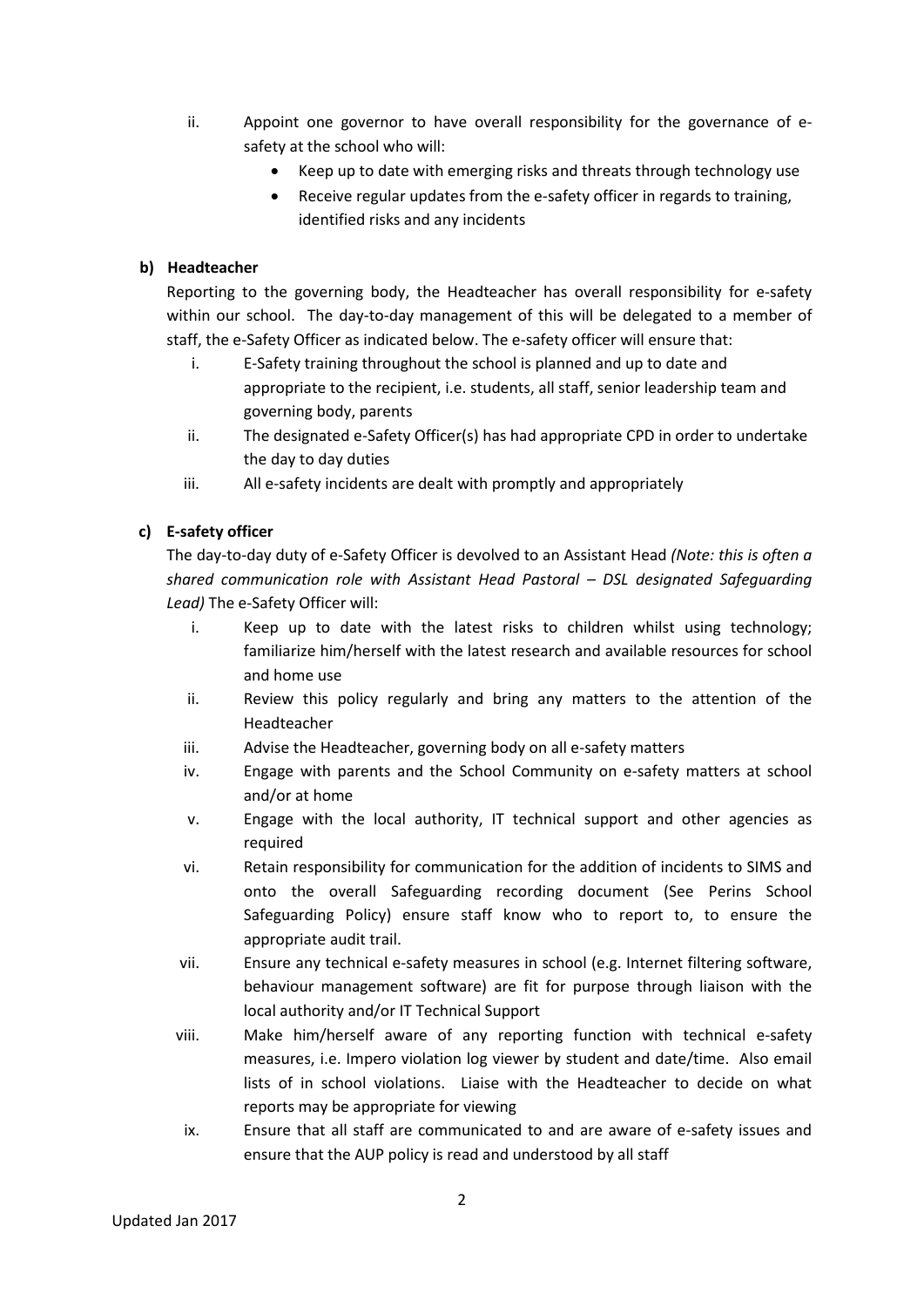x. Ensure that e-safety is embedded into our curriculum: and that students are given the appropriate advice and guidance by staff. Similarly, all students will be fully aware how they can report areas of concern whilst at school or outside of school

#### **d) IT Technical Support Staff**

Technical support staff are responsible for ensuring that: The IT technical infrastructure is secure; this will include at a minimum:

- i. Anti-virus is fit-for-purpose, up to date and applied to all capable devices.
- ii. Windows (or other operating system) updates are regularly monitored and devices updated as appropriate
- iii. The reporting flowcharts for any member of staff worried about a child are contained in the Perins Safeguarding policy.

#### **e) All Staff**

#### All staff are to ensure that

- i. All details within this policy are understood. If anything is not understood it should be brought to the attention of the e-safety officer or Designated Safeguarding Leader. The boundaries of use of IT equipment in the school are given in the Staff Acceptable Use Policy; any deviation or misuse of IT equipment or services will be dealt with in accordance with the School's Staff Disciplinary Policy.
- ii. Any e-safety incident is reported to the e-Safety Officer (and an entry made on safeguarding incident log), or in his/her absence to the Headteacher to make a decision.
- iii. The reporting flowcharts for any member of staff worried about a child are contained in the Perins Safeguarding policy

#### **f) All Students**

- i. The boundaries of use of IT equipment and services in this school are given in the student Acceptable Use Policy; any deviation or misuse of IT equipment or services will be dealt with in accordance with the behaviour policy
- ii. E-safety is embedded into our curriculum; students will be given the appropriate advice and guidance by staff. Similarly all students will be fully aware how they can report areas of concern whilst at school or outside of school.

#### **g) Parents and Carers**

i. Parents play the most important role in the development of their children; as such the school will ensure that parents have the skills and knowledge they need to ensure the safety of children outside the school environment. Through parent's information evenings, school newsletters, school website, the school will keep parents up-to-date with new and emerging e-safety risks, and will involve parents in strategies to ensure that students are empowered. E.g. Parent meetings before contentious issues in PDL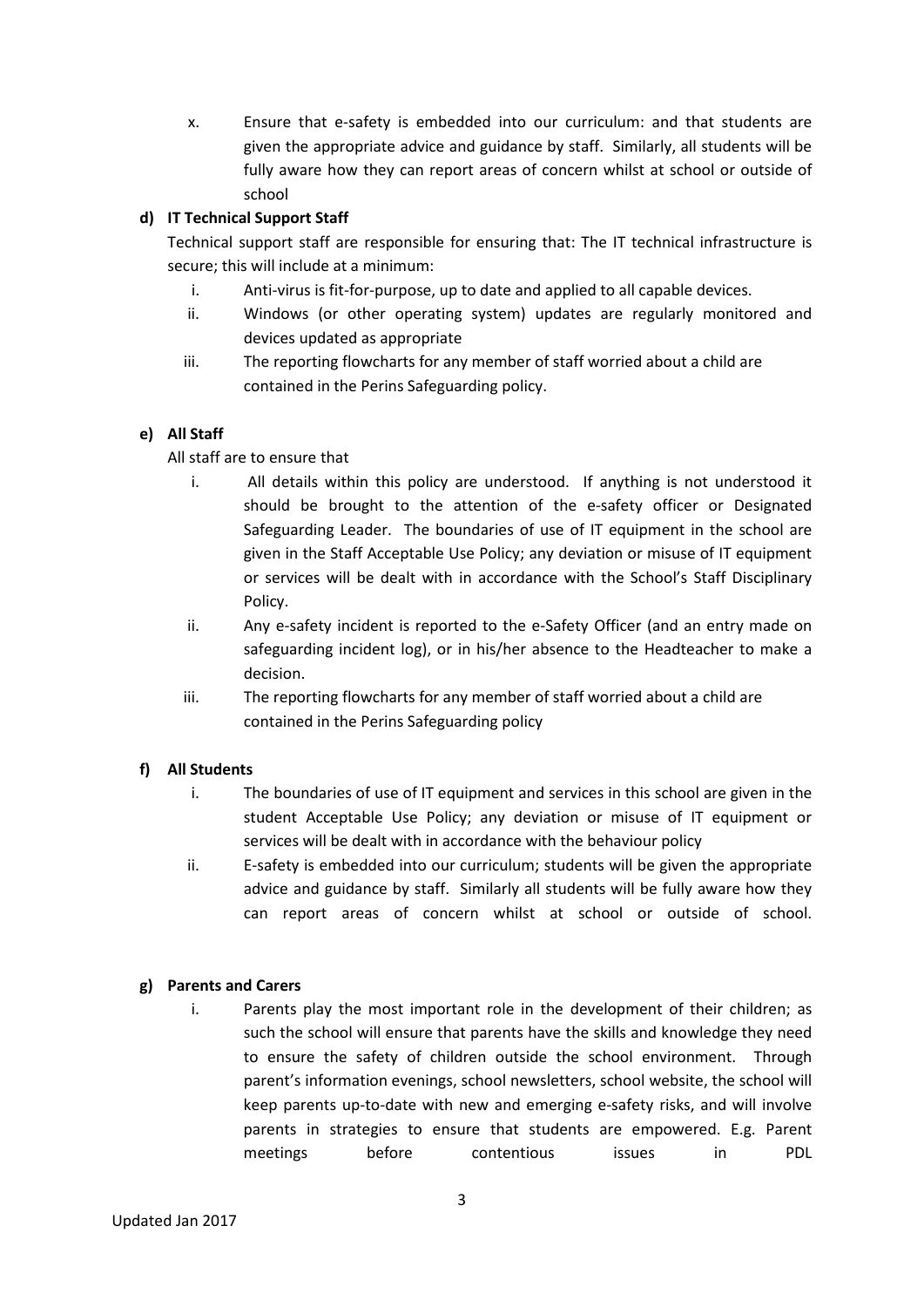ii. Parents must also understand the school needs to have rules in place to ensure that their child can be properly safeguarded. As such parents will sign the student Acceptable Use Policy in the student diary

#### **2. Technology and its safe use**

#### **a) Network and Internet**

- **i.** Internet Filtering & Monitoring We filter to ensure:
	- (as much as possible) that children and young people (and to some extent adults) are not exposed to illegal or inappropriate websites whilst in school. These sites are (or should be) restricted by category dependent on the age of the user. Exposure would include browsing to specifically look for such material, or as a consequence of a search that returns inappropriate results.
	- (as much as possible) that the school has mitigated any risk to the children and young people, and thereby reduces any liability to the school by making reasonable endeavours to ensure the safety of those children and young people.
	- We monitor for assurance using Impero:
		- (as much as possible) that no inappropriate or illegal activity has taken place.
		- To add to any evidential trail for disciplinary action if necessary.
- ii. Impero

We use Impero software that restricts unauthorised access to illegal websites. It also restricts access to inappropriate websites during school time; appropriate and inappropriate is determined by the age of the user and will be reviewed in line with this policy or in response to an incident, whichever is sooner. Sensitive violation criteria have been imposed to log any inappropriate key word searched or websites. The ITEL group, Assistant Head Pastoral and IT Support are responsible for ensuring that the filtering is appropriate and that any serious issues are brought the attention of the Headteacher.

iii. Anti Virus

All capable devices will have anti-virus software. This software will be updated at least weekly for new virus definitions. IT support will be responsible for ensuring this task is carried out, and will report to the Headteacher if there are any concerns.

- **b) Email**
	- i. All Perins School staff will be provided with a school email address to enable them to perform their role effectively; this can be used to communicate with parents and pupils for any school related commitments. Staff are able to access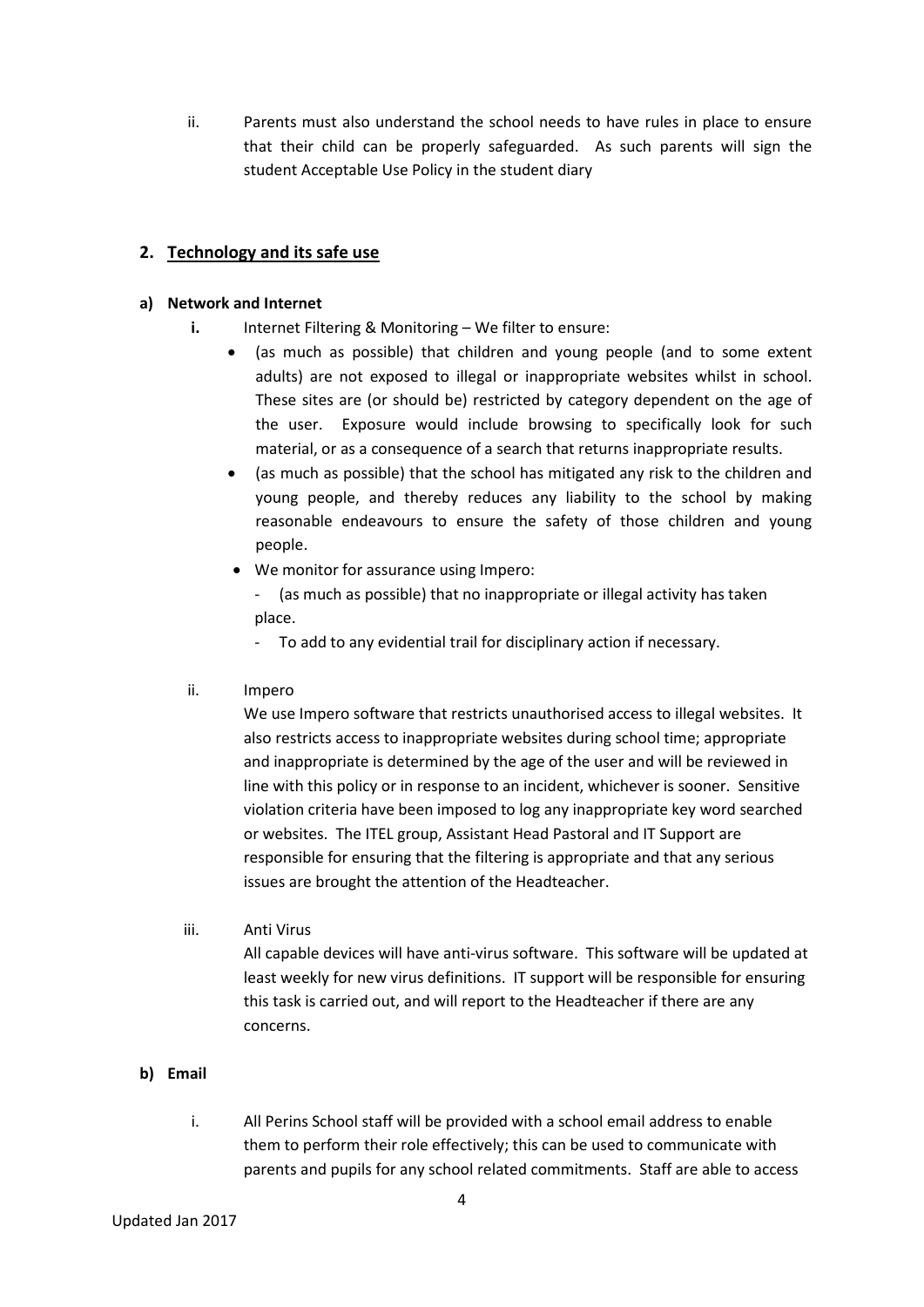email outside of school hours from mobile or fixed devices and this email facility can be used to undertake school business outside of normal office hours.

ii. Students are provided with a Perins email address prefixed by Yxx according the year they started Perins e.g. y14Perinh. Students are given lessons about sensible and safe email use. We use Hampshire County Council software that prevents any infected email to be sent from the school, or to be received by the school. Infected is defined as: an email that contains a virus or script (i.e. malware ) that could be damaging or destructive to data; spam email such as a phishing message.

#### **c) Security and Confidentiality**

- i. **Staff** must lock classrooms or offices when leaving any equipment unattended for any period of time to avoid damage or loss. Laptops should be locked away securely if left unattended.
- ii. Any concerns about the security of the IT system should be raised with the IT services team
- iii. Passwords: Students and staff are given training on security of their passwords. Every effort should be made by Staff to change passwords on a termly basis or if there has been a compromise, whichever is sooner. IT Support will be responsible for ensuring that passwords are changed.
- iv. Whilst any members of school staff may be involved in drafting material for the school website, staff must ensure that they follow appropriate processes by communicating with the Marketing Executive, before uploading material to the website
- v. Where provided, staff must ensure that the school laptop is not accessible by others when in use at home and that it is not used inappropriately by themselves or others.
- vi. Staff must ensure that their use of the schools IT facilities is in accordance with the Data Protection Act. This is particularly important when using data off site and electronic data must only be taken off site in a secure manner, usually through password protection. This is also particularly important when communicating personal data via email rather than through secure systems. In these circumstances, staff must ensure that they have the correct email address and have verified the identity of the person that they are communicating the data with. Care should be taken when sending information, that sensitive data is not included unless necessary.

#### **d) Social Networking**

Greater detail can be found in the Perins School Social Media policy Perins School recognises the value of social media when used in a responsible and professional way. To minimise the risks posed by online environments, to avoid loss and of productivity and to ensure that our IT resources and communications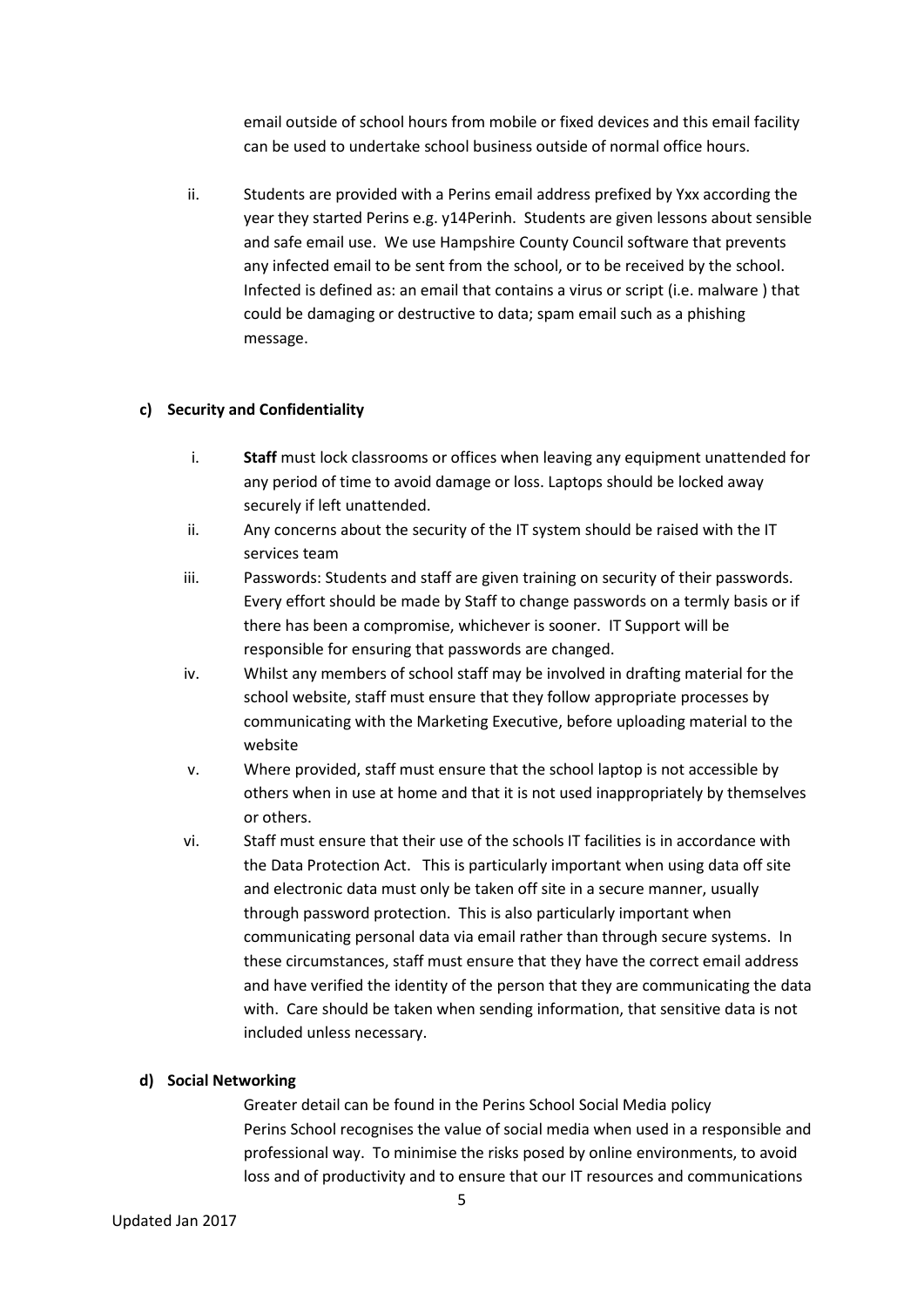are used only for appropriate purposes, we expect staff and students to adhere to this policy.

#### **e) Photos and Videos**

- **i.** If Perins School provides digital cameras and other recording equipment for educational and school business use and if it is used off of the school site, it must be kept secure and safe. In the event of damage or loss, liability falls with the member of staff or department
- ii. SIMS or the photo consent spreadsheet must be consulted before any image or video of any child is used publically, particularly in news letters or social media.

#### f) **Mobile Phones**

- i. Personal mobile phones are not restricted but should not be used for personal use during lesson time, unless part of your employment, urgent or emergency situations arise. Staff should not share or use your personal mobile phone number when making contact with parents. Where used in these emergency situations and a cost is incurred, the school will provide reimbursement of the cost of any calls made.
- ii. No mobile telephones, even those with hands free facilities should be used whilst driving on school business.

## g) **Cyberbullying**

- I. Staff in schools may become targets of cyber abuse/bullying and, like other forms of bullying, it can have a significant impact on their health, well-being and selfconfidence. Protecting staff from abuse is best done within a prevention framework, including whole school policies and appropriate practices.
- II. Cyber abuse/bullying may consist of threats, harassment, embarrassment, humiliation, defamation or impersonation. It may take the form of general insults, or prejudice based abuse, e.g. homophobic, sexist, racist or other forms of discrimination. It may involve email, virtual learning environments, chat rooms, websites, social networking sites, mobile and fixed-point phones, digital cameras, games and virtual world sites.
- III. Students are given assemblies, tutor activities and PDL lessons about cyberbullying. The main message is to take a screenshot and report it. Students are taught about the roles of a 'bystander' (knowing but not stopping someone) and an 'accessory' (forwarding on).
- IV. Abuse using cyber technology can occur at any time and incidents can intrude into the victim's private life. The audience for such messages can be very large and can be reached rapidly. The content of electronically forwarded messages is hard to control and the worry of content resurfacing can make it difficult for the victim to move on.
- V. Perins operates a zero tolerance policy towards direct or indirect harassment or assault against any member of staff, volunteers and governors. This includes the use of social media and other forms of electronic communications to facilitate the act.

## **VI. Cyberbullying and the law**

While there is not a specific criminal offence called cyberbullying, activities can be criminal offences under a range of different laws, including: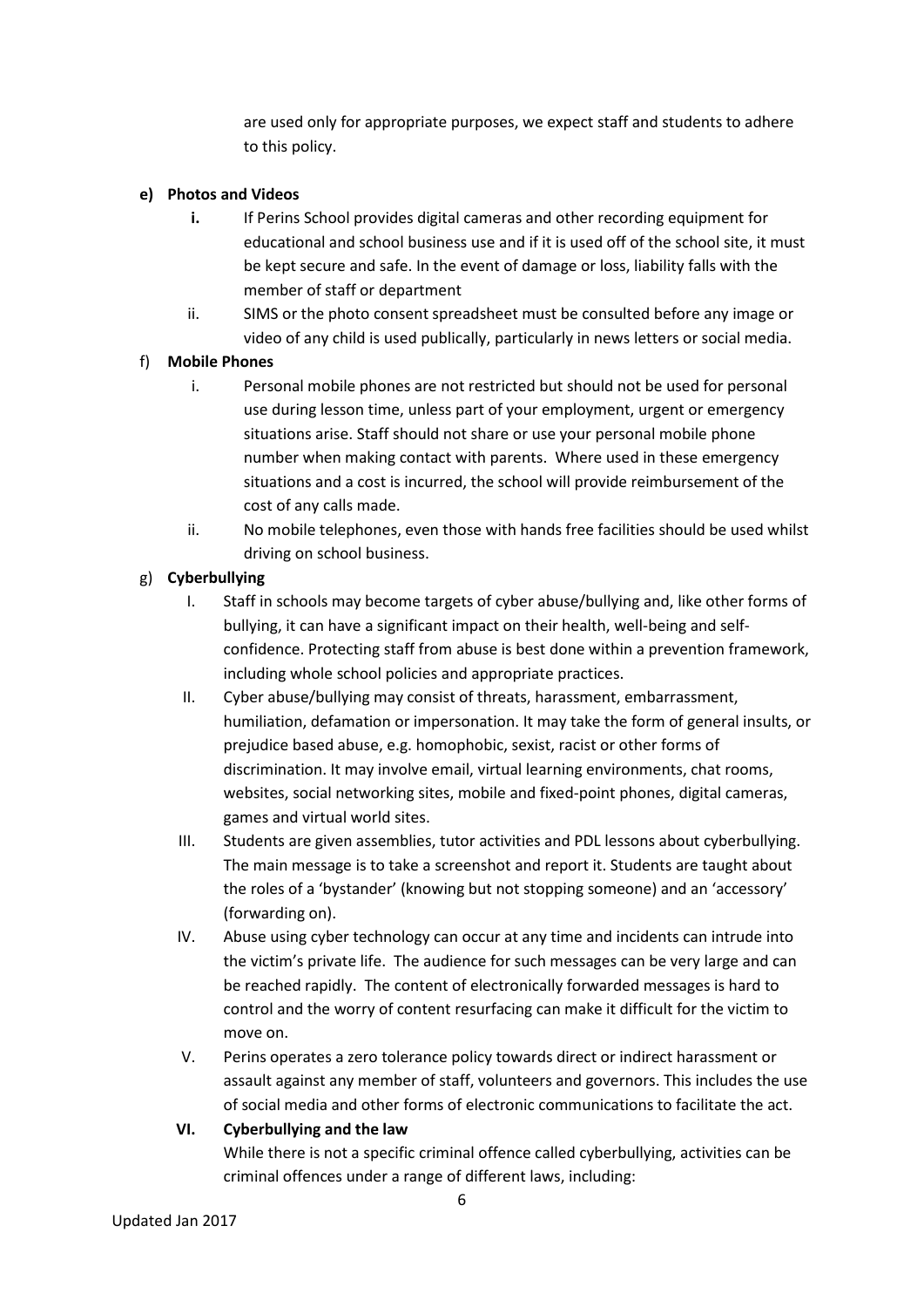-The Protection from Harassment Act 1997

- The Malicious Communications Act 1988
- Section 127 of the Communications Act 2003
- Public Order Act 1986
- The Defamation Acts 1952 and 1996
- VII. It is the duty of every employer to ensure, so far as reasonably practicable, the health, safety and welfare at work of all employees. Incidents that are related to employment, even those taking place outside the hours or place of work may fall under the responsibility of the employer.
- VIII. The student AUP reminds students about the rules on the use of equipment, software and network access provided by the school, the use of staff and pupil owned equipment and internet access routes, where they are used on school premises and within school hours, eg mobile phones, digital cameras and laptops
- IX. Students are given assemblies on acceptable behaviour including behaviour outside of school e.g. use of social networking services and other sites, with regard to harming others and bringing the school into disrepute.

#### X. **Responding to incidents**

- i. Staff should never retaliate i.e. personally engage with cyberbullying incidents.
- ii. Staff and students are reminded to keep any records of abuse texts, emails, voice mails, or instant messages. Take screen prints of messages or web pages. Record the time, date and address of the site.
- iii. Inform the appropriate person e.g.tutor, Heads of House, Assistant headteacher, headteacher, at the earliest opportunity.
- iv. Where the perpetrator is known to be a current pupil or co-worker, this should be dealt with through the school's own behaviour management / disciplinary procedures.
- v. Monitoring and confiscation must be appropriate and proportionate parents, employees and learners should be made aware in advance of any monitoring (for example, of email or internet use) or the circumstances under which confiscation might take place.
- vi. A designated member of the leadership team should contact the police where it appears that a law has been broken – for example, where death threats, assault, or racially motivated criminal offences are involved. Where a potential criminal offence has been identified, the school should ensure that any internal investigation does not interfere with police inquiries. School staff are of course able to report incidents directly to the police.
- vii. If a potential criminal offence has been committed and the school is not able to identify the perpetrator, the police may issue a Regulation of Investigatory Powers Act 2000 (RIPA) request to a service provider, enabling them to disclose the data about a message or the person sending it.

#### **XI. Getting offensive content taken down**

i. Where online content is upsetting / inappropriate and the person(s) responsible for posting is known, the quickest way to get material taken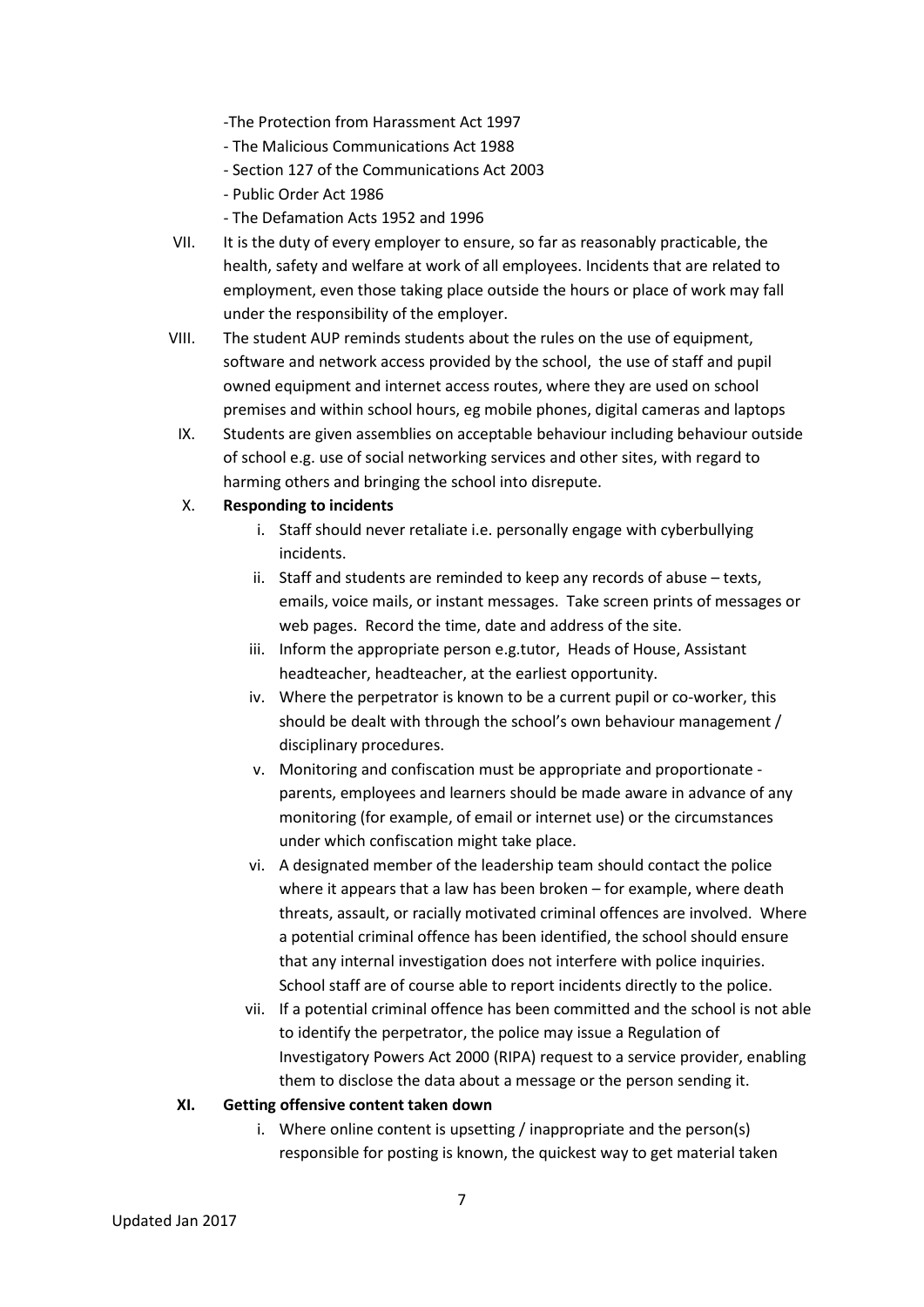down is likely to be to ensure that the person who posted it understands why the material is unacceptable and to request that they remove it.

- ii. If the person responsible has not been identified, or will not take the material down, the school will need to contact the host (i.e. the social networking site) to make a request to get the content taken down. The material posted may breach the service provider's terms and conditions of use and can then be removed.
- iii. It is important to be clear about where the content is  $-$  for example by taking a screen capture of the material that includes the URL or web address. If you are requesting they take down material that is not illegal, be clear how it contravenes the site's terms and conditions.
- iv. In cases of actual/suspected illegal content, the school should contact the police.
- XII. There should be clear and detailed records of all events which must be kept up to date. Any witness statements (where appropriate) and notes of any subsequent meetings held to discuss the events should also be retained. Notes should be signed and dated.
- XIII. Any evidence should be logged, and witnesses should be asked to make a record of exactly what they saw and heard at the earliest opportunity.
- XIV. It is also advisable to ensure that in every case, even where a formal letter is not required, parents receive a written confirmation of the events and the headteacher's response.
- XV. If the police are asked to deal with an incident as a criminal investigation, there are a number of actions that may thwart this process. Witness details should not be made known to suspected offenders or their families. Groups of witnesses or suspects should not be left together, or allowed to discuss what happened, before the police interview them. If in doubt always seek the advice of the police officer first.

#### h) **Sexting**

- I. Sexting is a term used to describe the sharing of intimate images or video with another person.
- II. Students are given age appropriate assemblies and PDL lessons regarding sexting. Students are reminded that most sexting is deliberate; the person sending the content means it to happen, however, the World Wide Web means the potential of a huge audience and of course, if a photo is uploaded and shared, it can be on there forever. Students are taught about the implications of sending images under 16 and of the potential consequences for the law and future employment (and of course the embarrassment)
- III. Association of Chief Police Officers have clearly stated that young people will be treated as victims in the first instance and only extreme cases may be reviewed or looked at differently. They clearly state "First time offenders should not usually face prosecution for such activities, instead an investigation to ensure that the young person is not at any risk and the use of established education programmes should be utilised". – source [www.swgfl.org.uk/sextinghelp](http://www.swgfl.org.uk/sextinghelp)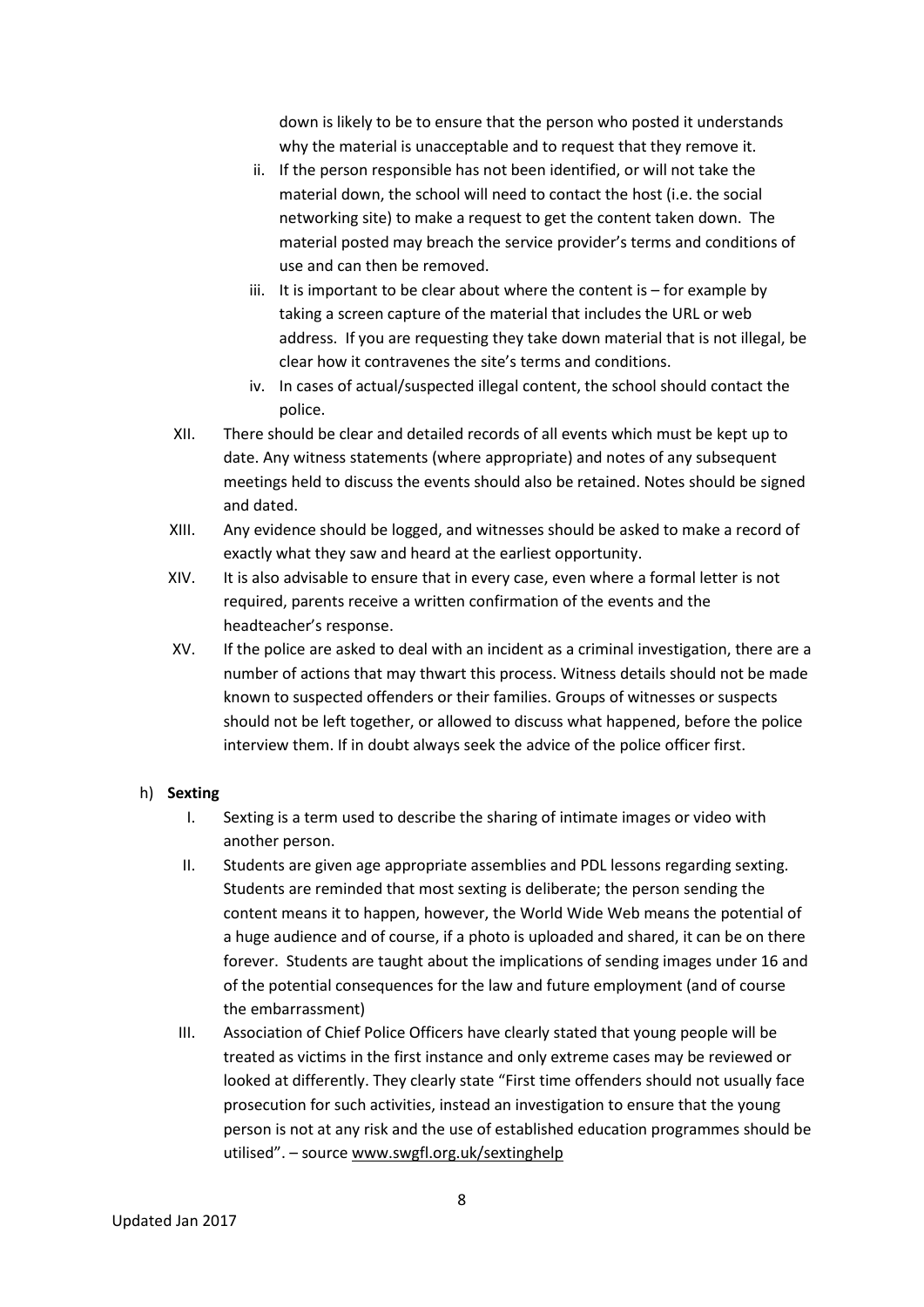- a) **BYOD** 
	- i. For purposes of BYOD, "Device" means a privately owned wireless and/or portable electronic hand held equipment that includes, but is not limited to, existing and emerging mobile communication systems and smart technologies, portable internet devices, Personal Digital Assistants (PDAs), hand held entertainment systems or portable information technology systems that can be used for word processing, wireless Internet access, image capture/recording, sound recording and information transmitting/receiving/storing, etc
	- ii. Students may bring their own device for personal use, but they are not permitted to bring a their own device for classroom learning. Our school licencing only covers school owned devices. Thus we may not be able to monitor/filter appropriate material and website access. These devices would not have impero installed, so we would be unable to monitor inappropriate use.
	- iii. On occasions trainee teachers and visitor may bring their own device and should be given access to the guest wifi only, however, this is a temporary solution. Trainee teachers should be given use of a Perins device as soon as possible.
	- iv. Any visitor/trainee teacher requesting the guest wifi access must sign the staff AUP which will be located in IT services, a conversation is also important.
	- v. BYOD will be evaluated with student and staff participation via the ITEL group.
	- vi. The use of technology to provide educational material is not a necessity but a privilege. A student does not have the right to use his or her laptop, mobile phone or other electronic device until they have a teacher's permission. When abused, the school consequences system will be applied.
	- vii. Students and parents/guardians participating in BYOD must adhere to the Acceptable User Policy. Additionally, technology:
		- 1. Must be in silent mode while on school campus site.
		- 2. May not be used to cheat on assignments or tests, or for noninstructional purposes (such as making personal phone calls and text/instant messaging).
		- 3. May not be used to record, transmit or post photographic images or video of a person, or persons on campus during school activities and/or hours.
		- 4. May only be used to accesses files on computer or internet sites which are relevant to the classroom curriculum. Games are not permitted during lesson time, unless directed by the teacher.

#### i) **Specialist Software packages**

i. Access to certain software packages and systems such as finance and procurement system, SAP and SIMS will be restricted to nominated staff and unless permission and access has been provided, staff must not access these systems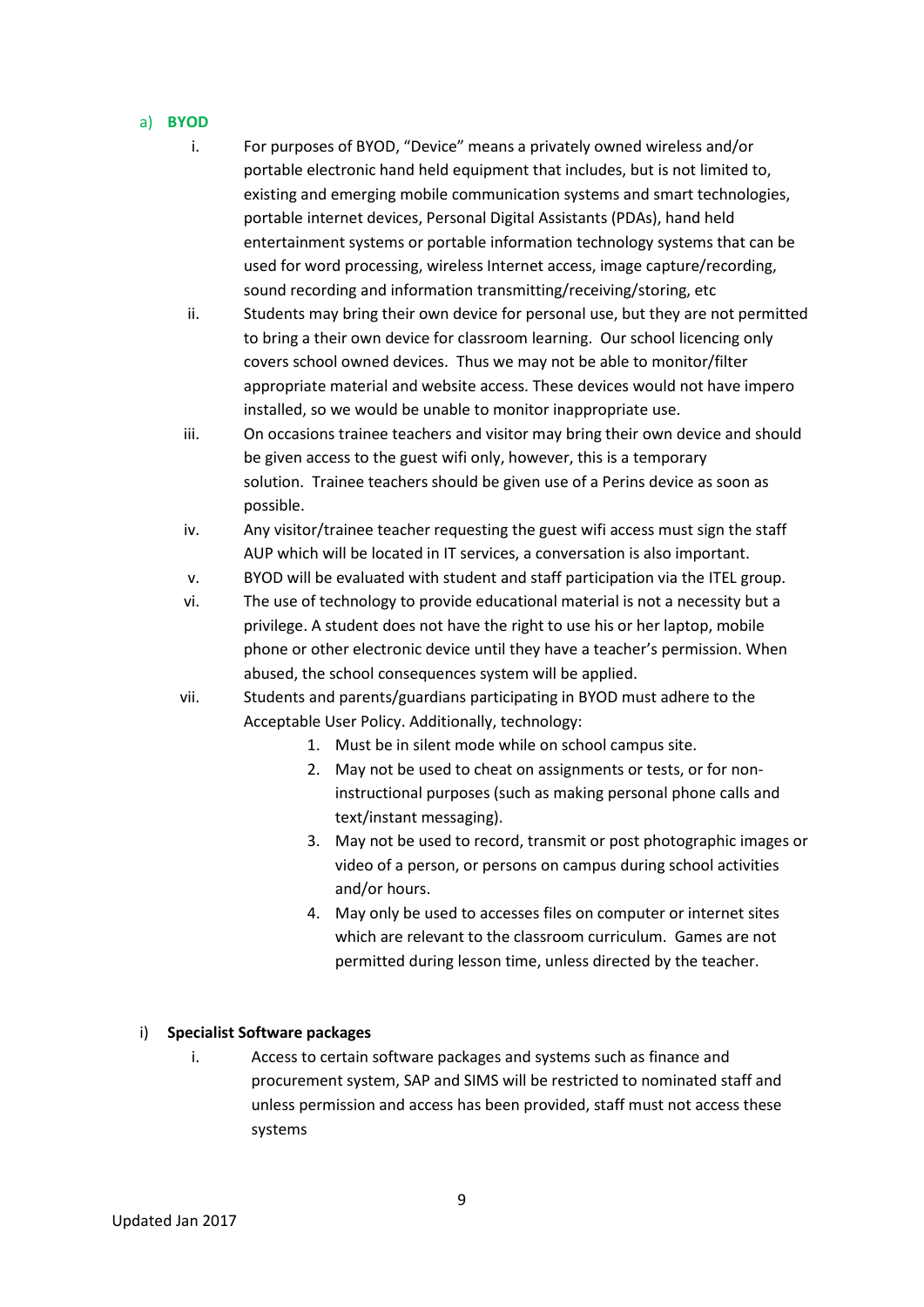#### **3. Acceptable User Policies**

#### **a) AUP – Staff**

#### **Perins Staff Acceptable User Policy**

This Staff Acceptable User policy forms part of the Perins e-Safety Policy and should be read in conjunction. All staff must agree/sign to confirm their understanding of his policy. If you refuse to sign the declaration, it is still expected that you operate in accordance with the policy and any refusal or failure to operate within the policy may lead to disciplinary action. Where possible staff will accept the policy via Impero. Non-teaching staff will sign upon commencement of their contract. Staff will be reminded of the policy every year.

#### Unacceptable uses

School systems and resources must not be used under any circumstances for the following purposes.

- i. To communicate any information that is confidential to the school or to communicate, share confidential information which you do not have authority to share.
- ii. To present personal views and opinions as the views of the school.
- iii. To access, view, download, post email or otherwise transmit pornography, sexually suggestive or any other type of offensive, or discriminatory material
- iv. To access, view, download, post email or otherwise transmit material that contains viruses.
- v. To use the schools facilities to undertake gambling, trading or any other action for personal gain or political purposes.
- vi. To undertake any activity which has negative implications for the safeguarding of children and young people.

Any of the above activities (but not limited to) are likely to be regarded as gross misconduct, which may, after proper investigation lead to dismissal. If you are unsure about the use of IT resources including email, advice should be sought from a member of the Senior Leadership Team.

#### **Further Guidance**

In addition to the above, please be aware of the following behaviours and act accordingly:

**Internet access –** All internet activity is subject to monitoring. You must not access or attempt to access any sites that contain any of the following: child abuse; pornography; promoting discrimination of any kind; promoting racial or religious hatred; promoting illegal acts; any other information which may be illegal or offensive to colleagues. Inadvertent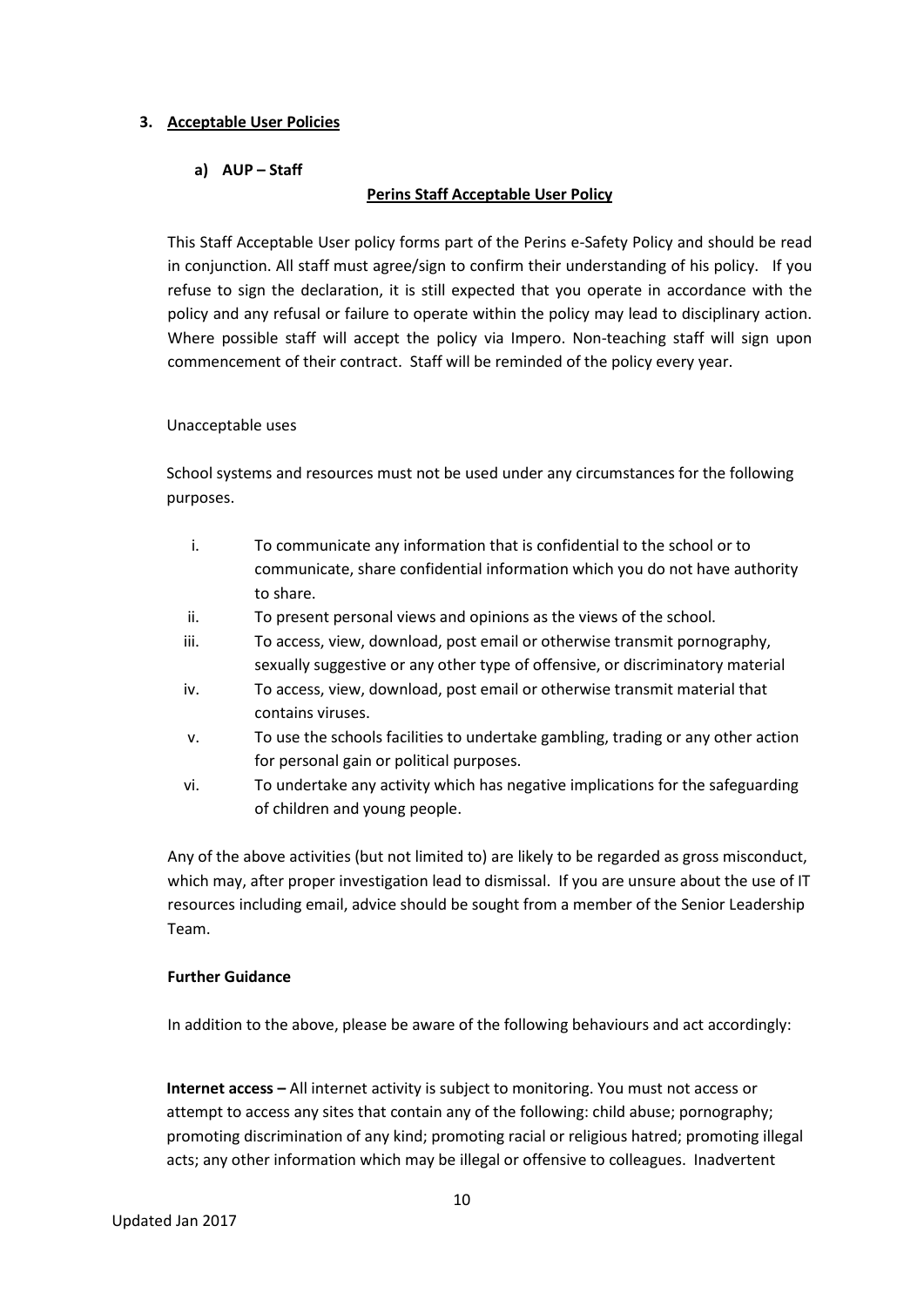access must be treated as an e-safety incident, reported to the e-safety officer and an incident sheet completed.

**Social networking** – is allowed in school in accordance with the Social Media Policy only. Staff using social networking for personal use should never undermine the school, its staff, parents or children.

To ensure professional boundaries are maintained, staff should not accept and/or invite the following individuals to be "friends" on personal social media account or other online services unless they can demonstrate that it supports the aims of the school or that there is a family or pre-existing non-School acquaintance:

- i. All current students, including vulnerable students who are adults and children
- ii. Ex students under the age of 18
- iii. Parents/guardians or current students.

**Use of Email** – staff are not permitted to use school email addresses for personal business. All email should be kept professional. Staff are reminded that school data, including emails, is open to Subject Access Requests under the Freedom of Information Act.

**Passwords** - Staff should keep passwords private. There is no occasion when a password needs to be shared with another member of staff or student, or IT support.

**Data Protection** – If it is necessary for you to take work home, or off site, you should ensure that your device and associated software programmes are password enabled. On no occasion should data concerning personal information be taken offsite without password protection. Staff are reminded to lock their machine when unattended.

**Personal Use of School IT** – You are allowed to use for personal use however it must conform with the policy restrictions above.

**Images and Videos** - You should not upload onto any internet site or service images or videos of other staff or pupils without consent. This is applicable professionally (in school) or personally (i.e. staff outings).

**Use of Personal IT/Mobile phones** - Personal mobile phones are not restricted but should not be used for personal use during lesson time, unless part of your employment, urgent or emergency situations arise. You should consider carefully whether you should share or use your personal mobile phone number when making contact with parents.

**Viruses and other malware** - any virus outbreaks are to be reported to the IT Services team Helpdesk as soon as it is practical to do so, along with the name of the virus (if known) and actions taken by the school.

**e-Safety** – like health and safety, e-safety is the responsibility of everyone to everyone. As such you will promote positive e-safety messages in all use of IT whether you are with other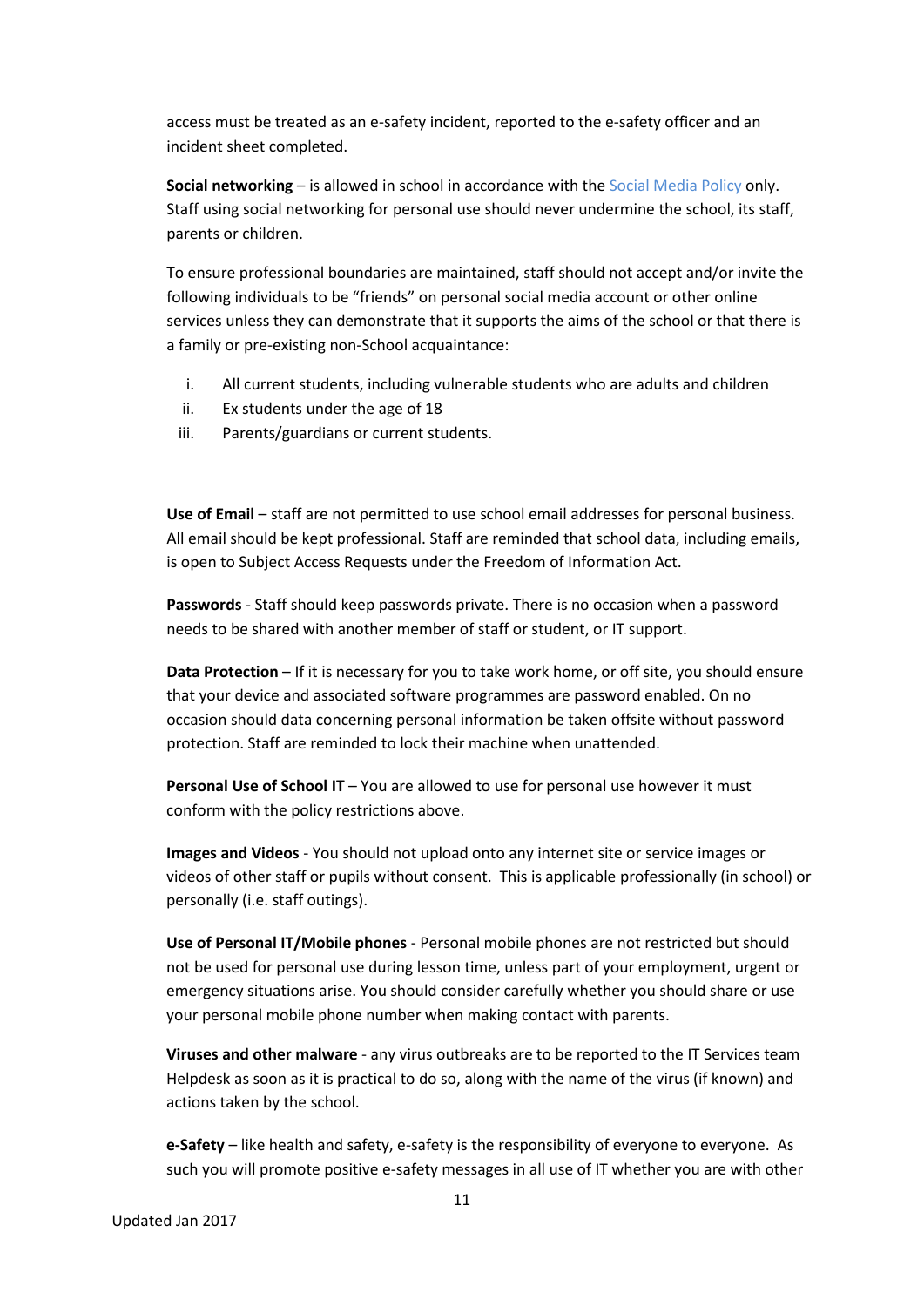members of staff or with students.

**Cyberbullying -** Staff are reminded to keep any records of abuse – texts, emails, voice mails, or instant messages (advise students to do the same). Take screen shots of messages or web pages. Record the time, date and address of the site. Inform the appropriate person Assistant Headteacher or Headteacher, at the earliest opportunity.

**Monitoring** – The school exercises its right to monitor the use of its IT systems and access or to intercept email and to delete inappropriate materials where it believed unauthorised use of the schools IT systems may be taking place, or the system may be being used for criminal purposes or for storing unauthorised or unlawful texts, images or sound.

#### **Agreement**

The following agreement will appear on your device via Impero on a yearly basis and a log of all staff will be kept as to who has concurred. If staff do not have regular computer access, other arrangements will be made to ensure that you have read and understood the acceptable use policy and what is expected of you:

I am aware that Internet activity and email communication can be monitored in school and out of school on my school networked device.

I understand that inappropriate use of personal and other non-school based IT facilities can have implications for my employment at Perins where this becomes known and that activities undertaken are inconsistent with expectations of staff working with children.

I understand the school's stance on the use of social networking and given my role working with and around children, will exercise care in any personal use of social networking sites.

I have read and understood the policy, and understand that inappropriate use may be considered to be misconduct or gross misconduct and may, after proper investigation, lead to a disciplinary sanction or dismissal. I understand that if I need any clarification regarding my use of IT facilities, I can seek such clarification from any member of the Senior Leadership Team.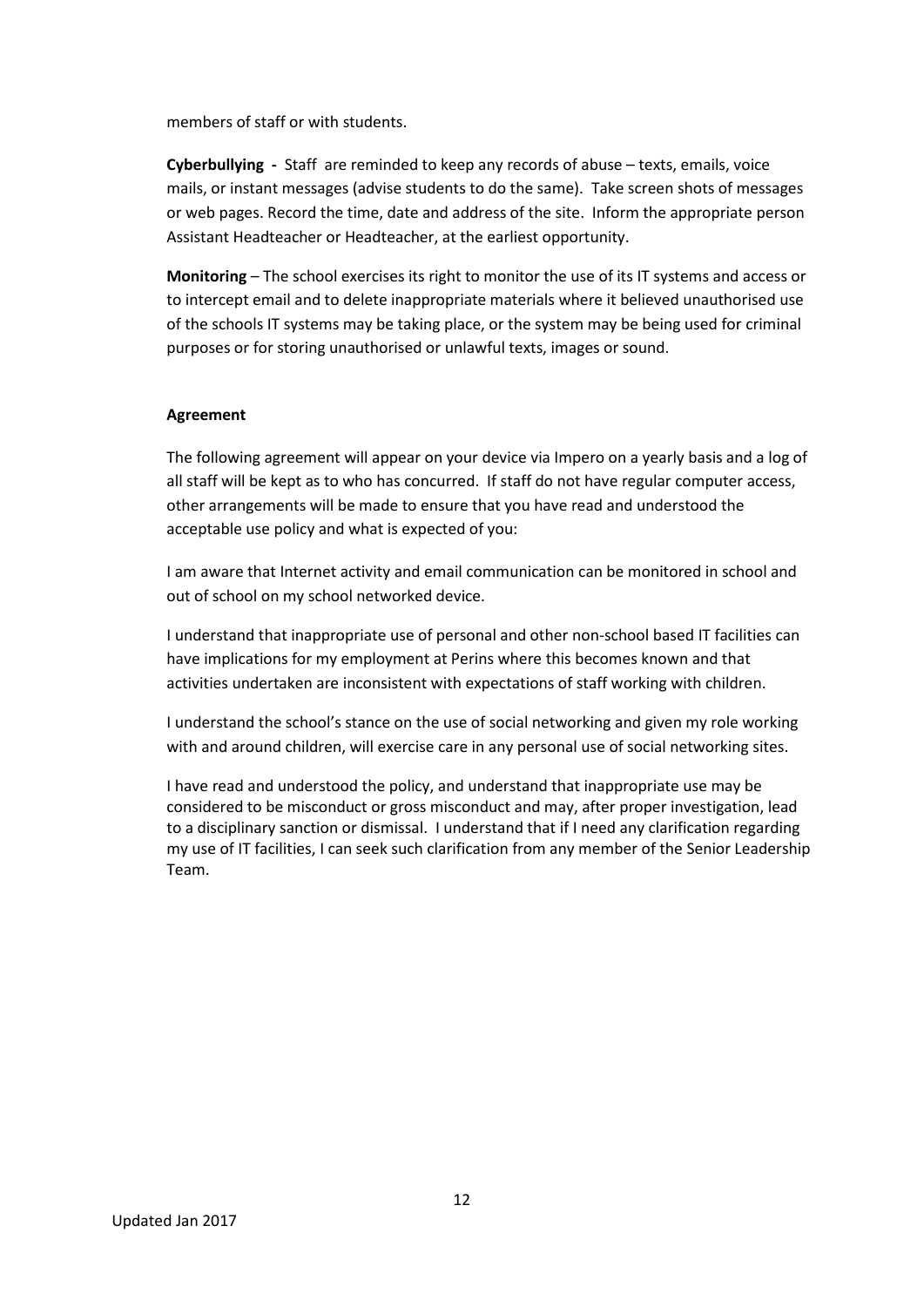#### **b) AUP - Students**

## **Perins Student Acceptable User Policy**

As part of Perins School continued commitment to IT we offer all students supervised access to the Internet and email facilities.

The Internet Service Provider that Perins uses is provided by Hampshire Country Council [\(www.hants.gov.uk.education\)](http://www.hants.gov.uk.education/). Hampshire offers a heavily filtered service designed specifically for use by schools that allows a very fast and safe Internet connection. Although students are supervised whenever using the internet we cannot guarantee they will not gain access to unsuitable material. We do, however, have an internet monitoring system called 'Impero' which has defined criteria to log any inappropriate websites or keyword violations. If inappropriate material is accessed by students in school, we would ask the student to report the source to staff immediately. We would expect, however, that students do not actively seek such material, as doing so would contravene this agreement and would hold serious consequences including suspension of computer privileges and short term exclusion.

During school teachers will guide students towards appropriate materials and appropriate methods when accessing the internet. Teachers may also use Impero for classroom management, to monitor whether students are on task. Students are given lessons and assemblies about responsibly internet use. Students are expected to abide by the school's code of network etiquette, including:

Student guidelines:

- **Esafety:** 
	- o Reporting immediately to a member of staff any website or email that contains and unsuitable or inappropriate material.
	- o Not revealing your own or anyone else's personal details including home address and phone number
	- o I am aware that some people on the Internet are not who they say they are. I will tell my teacher if I am ever concerned in school, or my parents if I am at home.
- **Monitoring:** Awareness that internet and emails are monitored for inappropriate activity. Teachers can use monitoring system to check you are on task during a lesson.
- **Email:** Sensible email use with no swearing, vulgarities or inappropriate language. No abusive messages or chain type emails to other users. Manage your email correspondence properly, making sure there is enough space to save your work.
- **Lessons:** Not using the internet or email facilities for personal work or playing games, unless with permission from the teacher.
- **External communication:** Not using the school's name for any electronic correspondence without prior permission
- **Security:** Never use anyone else's username or password, other than your own. Do not access anyone else personal files or disturb anyone else's work. Follow the schools expectations and guidelines when using any networked computer
- **Copyright:** Be aware of copyright rules when copying material from the internet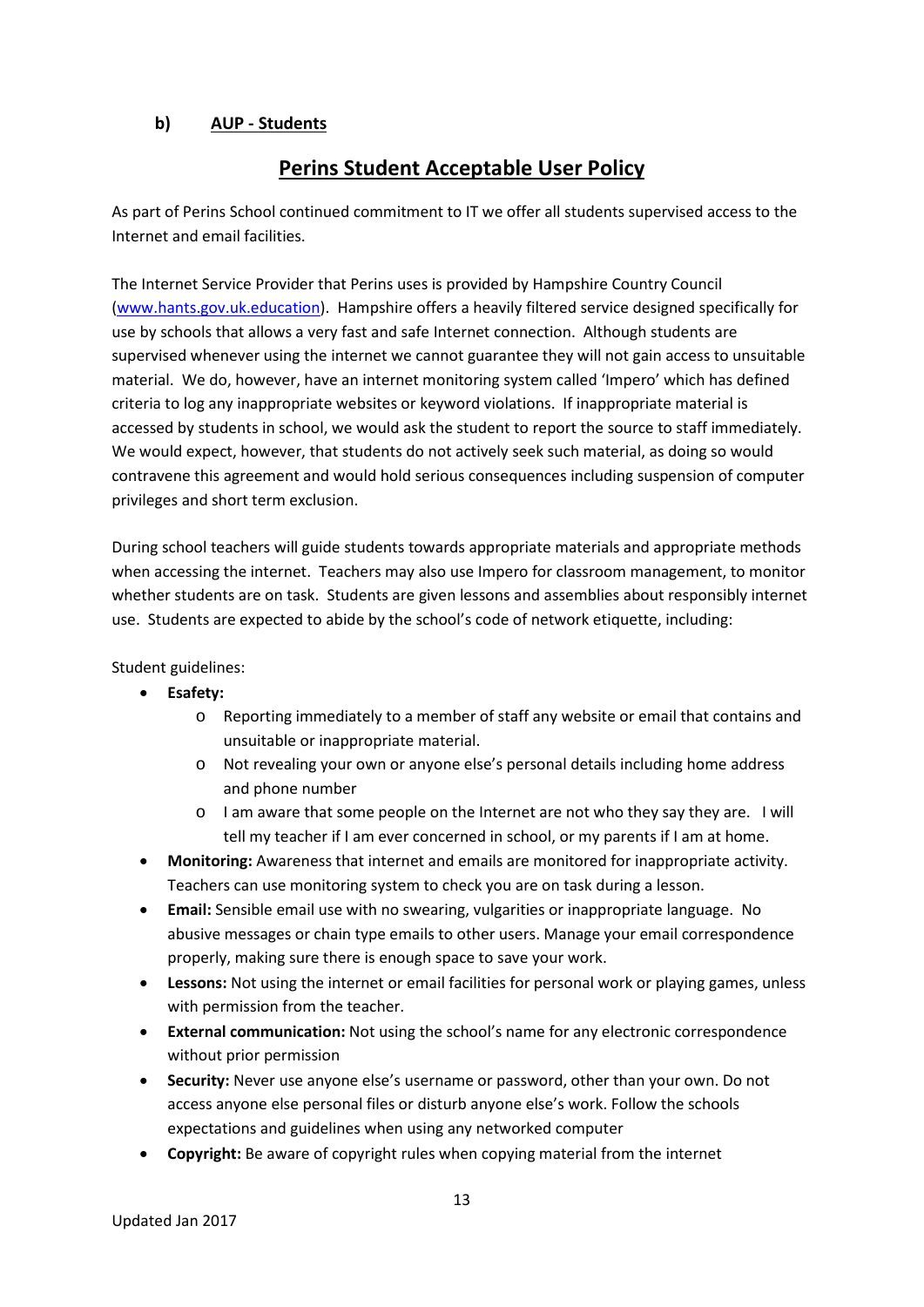- **Mobile Devices:** Are to be on silent and not used in lesson unless you have permission from the teacher. You should not take photos or share them without permission.
- **Social networking/Cyberbullying:** Any form of negative or comments behaviour (towards a person or the school) are not acceptable. Students are advised to take screenshots and students will be dealt with according to the school behaviour policy. Students are reminded to keep their privacy and security settings at the highest level. **Signed Student: Signed Parent:**

Updated Jan 2017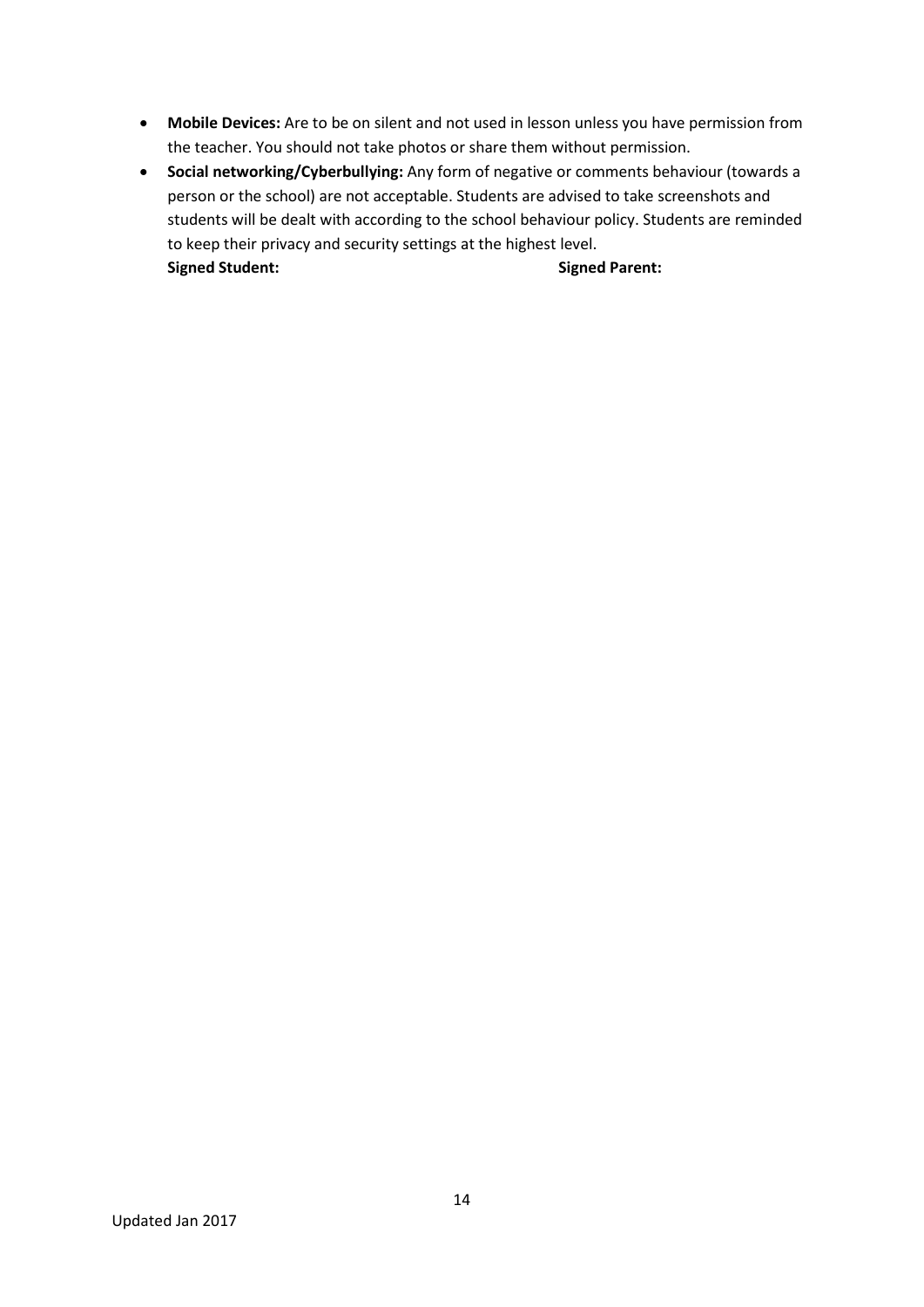#### **4. Training and Curriculum**

- i. It is important that the wider school community is sufficiently empowered with the knowledge to stay as risk free as possible whilst using digital technology; this includes updated awareness of new and emerging issues. As such, Perins School will have an annual programme of training which is suitable to the audience (Appendices 1)
- ii. e-Safety for students is embedded into the curriculum; whenever IT is used in the school, staff will ensure that there are positive messages about the safe use of technology and risks as part of the student's learning
- iii. As well as the programme of training we will establish further training or lessons as necessary in response to any incidents.
- iv. The e-Safety Officer is responsible for recommending a programme of training and awareness for the school year to the Headteacher and responsible Governor for consideration and planning. Should any member of staff feel they have had inadequate or insufficient training generally or in any particular area this must be brought to the attention of the Headteacher for further CPD.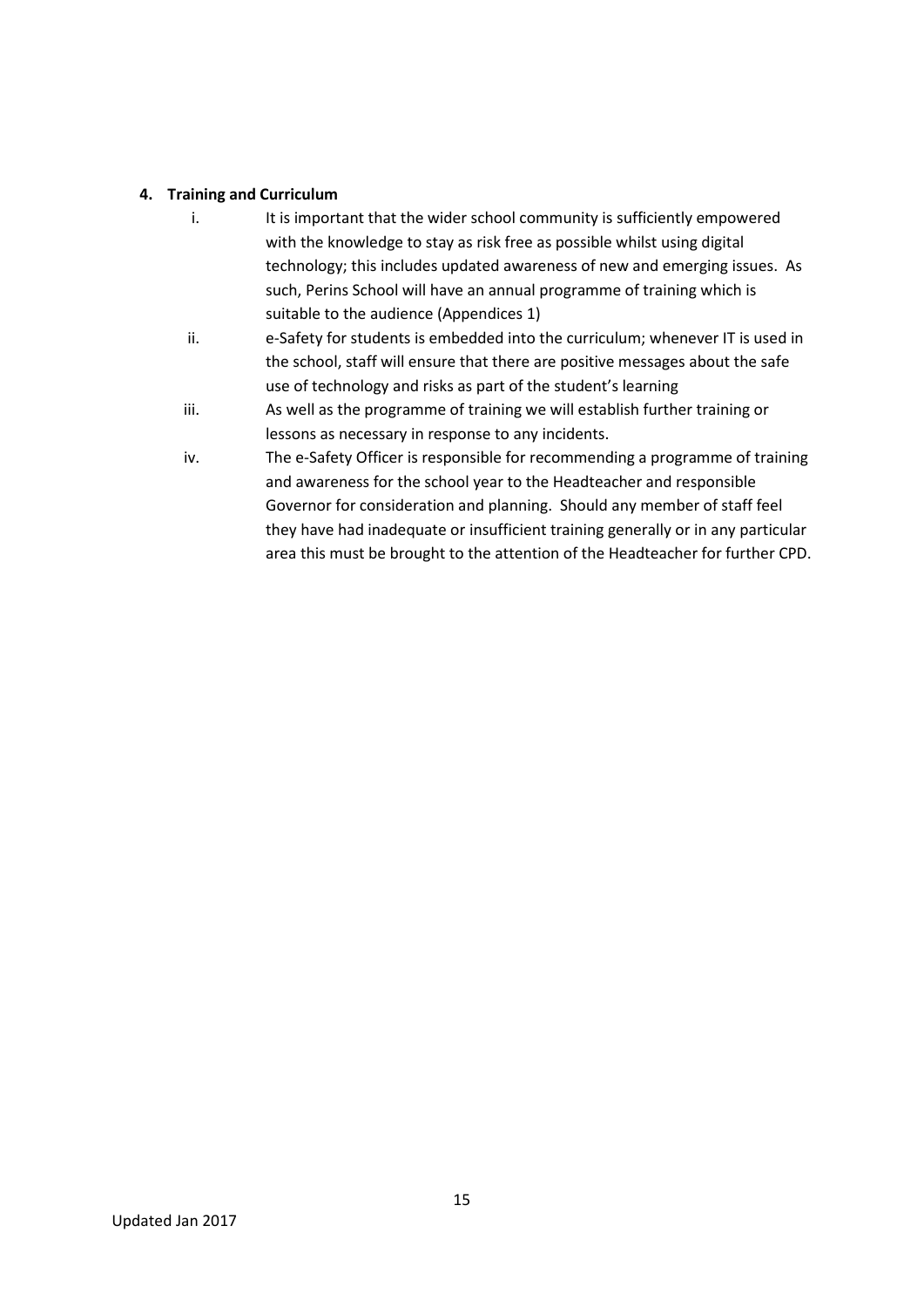## **5. Appendices & Guidance**

a. eSafety curriculum (at Nov 2014)

| All years | Cyberbullying assembly as part of national anti-bullying week<br>eSafety assembly & responsible internet use (Sept)<br>Tutor activities - Reminder of Student AUP |
|-----------|-------------------------------------------------------------------------------------------------------------------------------------------------------------------|
| Year 7    | Connect with respect Transform project to coincide with Safer internet<br>day                                                                                     |
| Year 8    |                                                                                                                                                                   |
| Year 9    | Sexting and dangers of social media                                                                                                                               |
| Year 10   | Internet exploitation                                                                                                                                             |
| Year 11   |                                                                                                                                                                   |

## b. eSafety training programme

| Parents | Updates in e-bulletins                                          |
|---------|-----------------------------------------------------------------|
|         | 2015 - Esafety evening and workshop for parents (oct)           |
|         | 2017 – planned Esafety and cyberbullying / safe2net             |
| Staff   | School notebook policy and expectations for notebook usage      |
|         | Responsible internet usage                                      |
|         | Update on laptop scheme                                         |
| Staff   | Yearly refresher of Acceptable Use Policy acceptance via Impero |